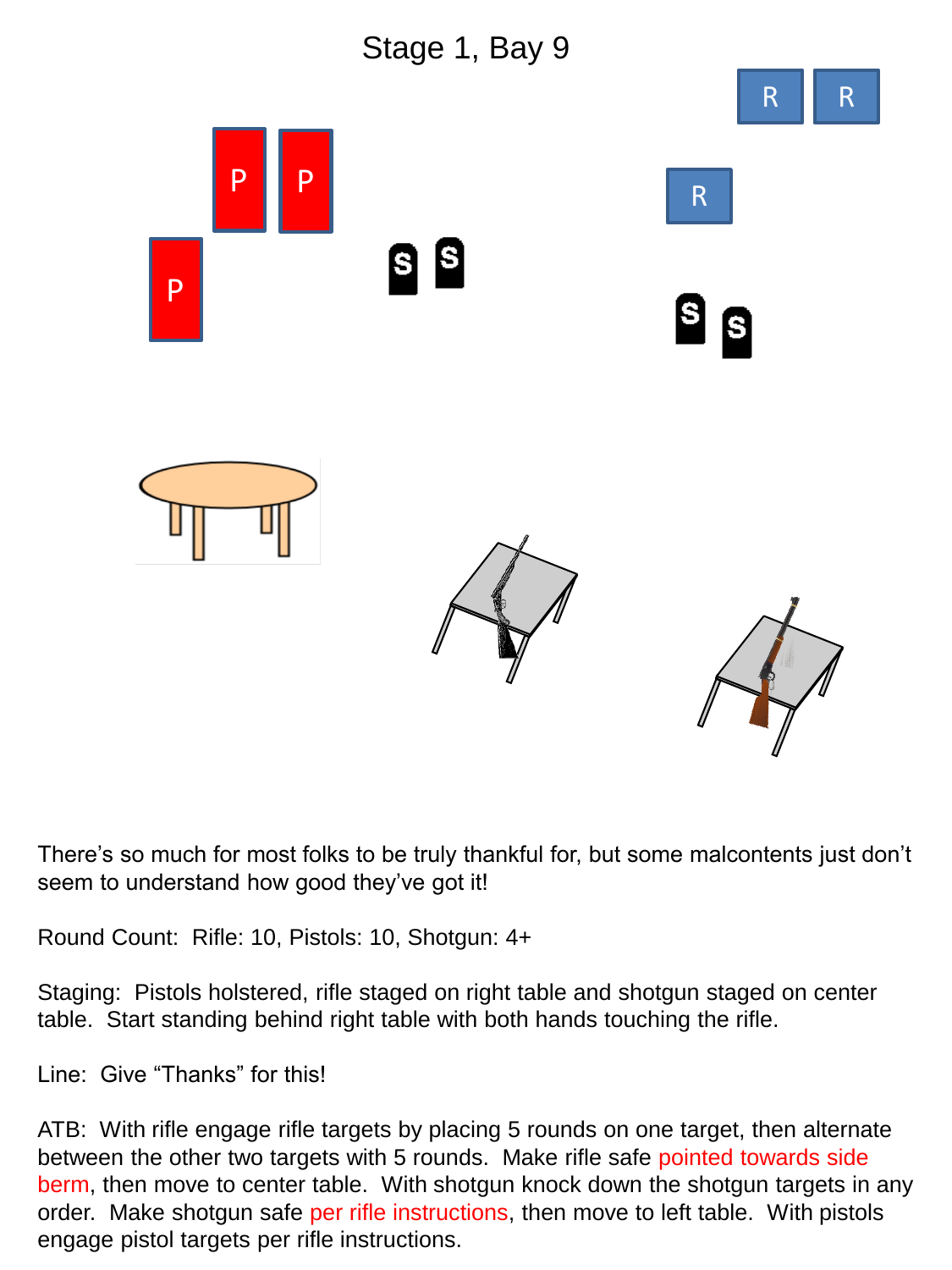

The fall season is well underway, and with rain having been mighty scarce over the summer, a few scoundrels out there on the range ain't tending their camp fires with proper attention.

Round Count: Rifle: 10, Pistols: 10, Shotgun: 4+

Staging: Pistols holstered and shotgun staged on right table. Start standing behind right table with rifle at cowboy port arms.

Line: I'll show you some fire!

ATB: With rifle, starting on either end, engage rifle targets in a 3-3-3 sweep, then place the last shot on rifle target of choice. Make rifle safe pointed towards side berm. With shotgun, from any position between or behind the right or center tables, knock down the shotgun targets in any order. Make shotgun safe per rifle instructions on center table, then move to left table. With pistols engage pistol targets per rifle instructions.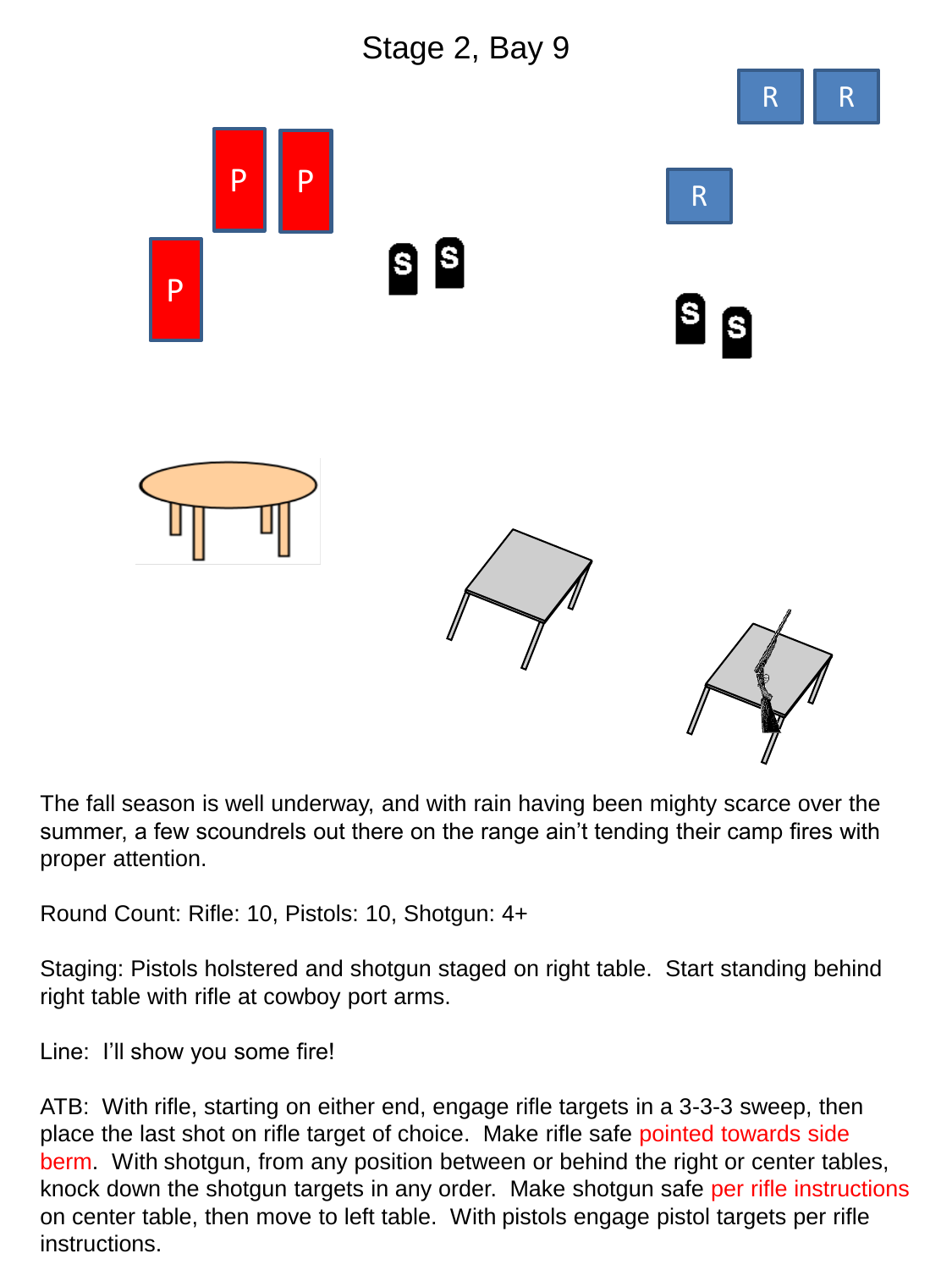## Stage 3, Bay 8



With the unbridled growth around the territory these days, it's gettin' rather tough to find a decent place to take a walk through the woods and refresh one's soul.

Round Count: Rifle: 10, Pistols: 10, Shotgun: 4+

Staging: Pistols holstered, rifle and shotgun staged on table. Start standing behind table.

Line: Drop that axe!

ATB: Shooter's choice of gun order, but rifle cannot be shot last. With first pistol engage pistol targets with 4 rounds on one of the pistol targets, then place 1 round on the far left rifle/pistol target for a 5 second bonus. With second pistol place 5 rounds on the other pistol target. With rifle engage the three rifle targets with a 4-4-2 sweep starting on either end. With shotgun knock down the shotgun targets in any order.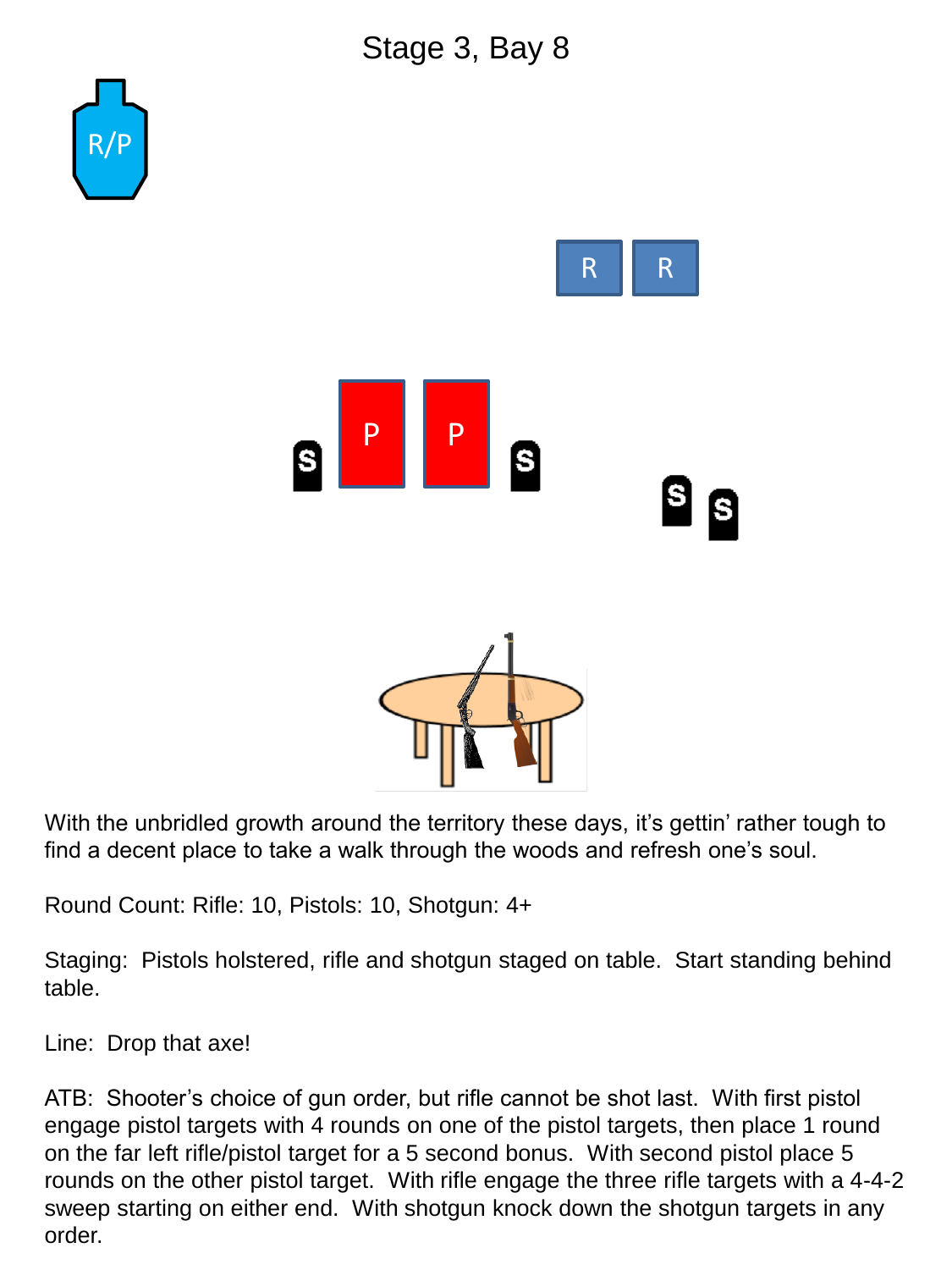

We enjoy the onset of the holiday season, as it brings on memories of family gatherings and traditions. But some ne'er-do-wells just want to make a quick buck from it!

Round Count: Rifle: 10, Pistols: 10, Shotgun: 4+

Staging: Pistols holstered, rifle and shotgun staged on table. Start standing behind and just to the left of table, both hands gripping pistols.

Line: You need some family values!

ATB: Shooter's choice of gun order, but rifle cannot be shot last. With pistols, starting on either target, engage the two pistol targets in a double-tap Nevada sweep. With rifle, starting on any target, engage the three rifle targets in a double-tap Nevada sweep. With shotgun knock down the shotgun targets in any order.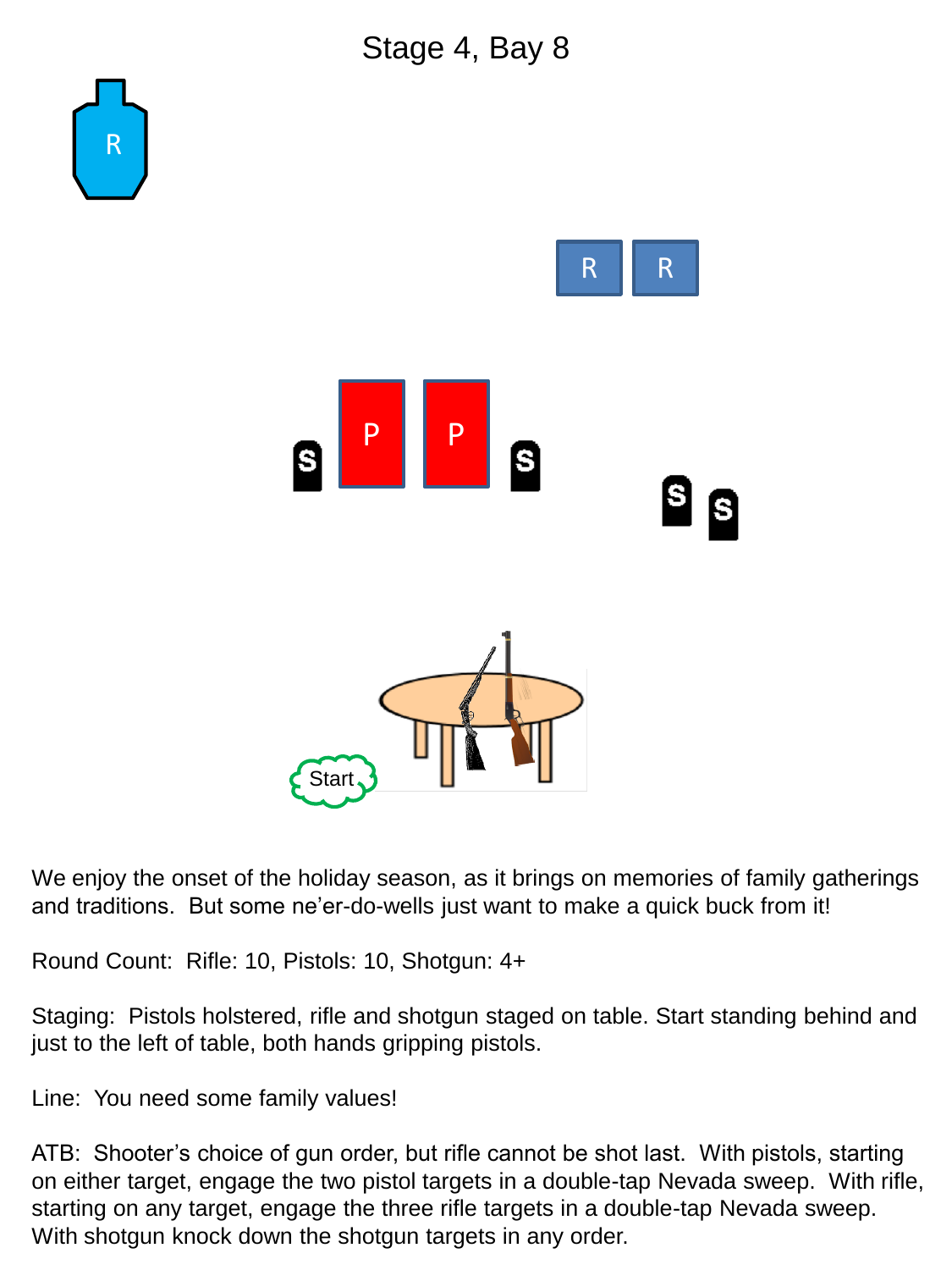Stage 5, Bay 7



The general store has been having big trouble stocking turkeys that we need for our Thanksgiving dinners. Good heavens, do we need to telegraph those "Amazon" folks down in South America to get a bird to roast?

Round Count: Rifle: 10, Pistols: 10, Shotgun: 4+

Staging: Pistols holstered, rifle staged on left table and shotgun staged on right table. Start standing behind either left or right table.

Line: I love my turkey!

ATB: Guns may be shot in any order as long as rifle isn't shot last. If starting at left table, with pistols engage the pistol targets with three rounds on each of the inside targets, then two rounds on each of the outside targets. With rifle engage rifle targets per pistols instructions. From right table with shotgun knock down the shotgun targets in any order.